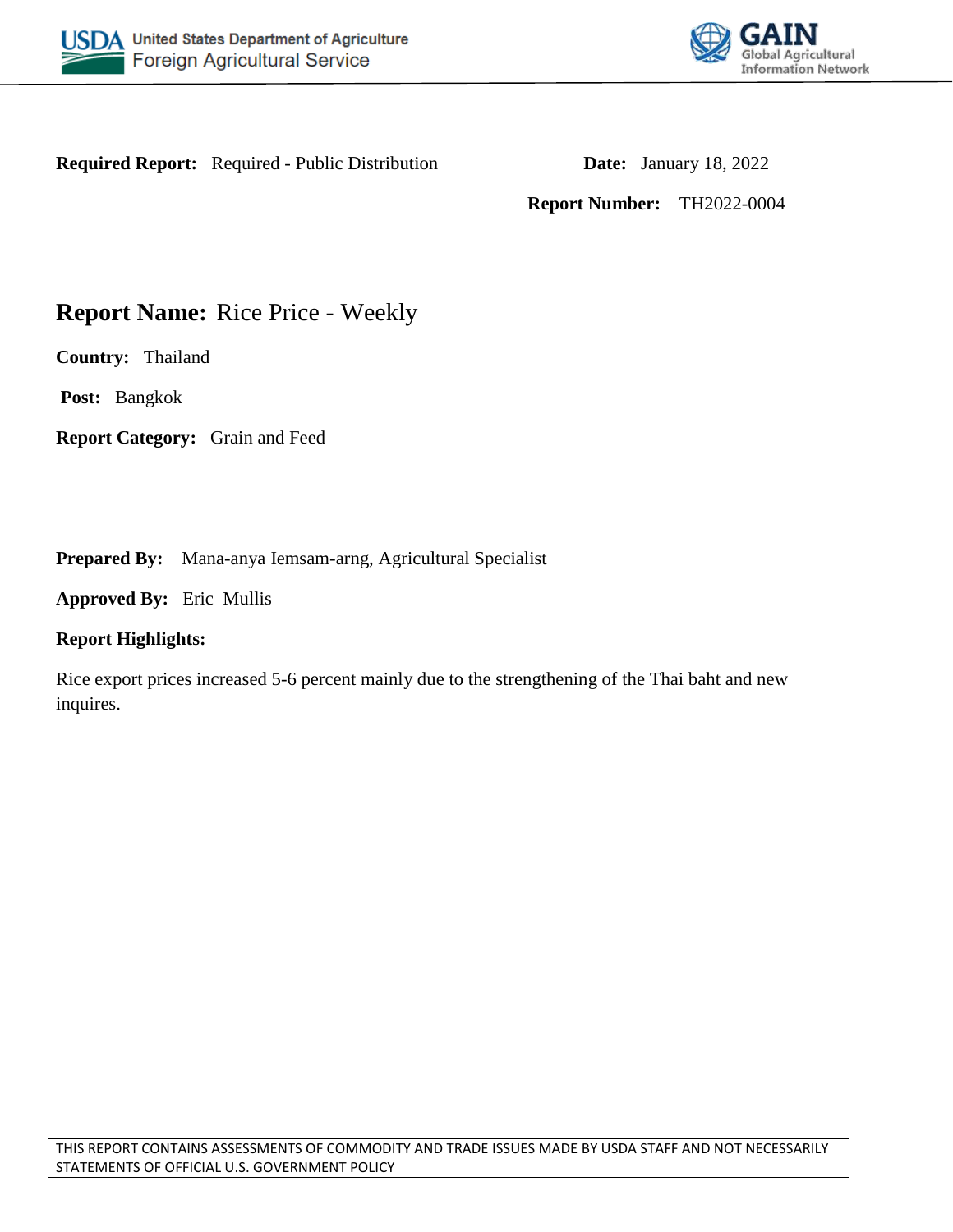## **Market Tone**

| <b>Quality</b>    | $\bullet$ - |                          | <b>Period Average</b>    |                          |     |     |                          |            |            |
|-------------------|-------------|--------------------------|--------------------------|--------------------------|-----|-----|--------------------------|------------|------------|
|                   | #1          | #2                       | #3                       | #4                       | #5  | #6  | #7                       | <b>CUR</b> | <b>PRV</b> |
| <b>F WR 100 B</b> | 721         | $\qquad \qquad -$        | $\overline{\phantom{a}}$ | 673                      | 688 | 680 |                          | 691        | 649        |
| <b>WR 100 B</b>   | 412         | $\overline{\phantom{a}}$ | 412                      | 418                      | 417 | 411 | 445                      | 419        | 397        |
| <b>PB 100%</b>    | 405         | $\overline{\phantom{a}}$ | 404                      | 406                      | 407 | 401 | 424                      | 408        | 388        |
| PB 5%             | 400         | $\overline{\phantom{a}}$ | 399                      | 401                      | 402 | 396 | 419                      | 403        | 383        |
| <b>WR 5%</b>      | 405         | $\overline{\phantom{a}}$ | 401                      | 408                      | 406 | 401 | 431                      | 409        | 387        |
| <b>WR 10%</b>     | 400         | $\overline{\phantom{a}}$ | $\overline{\phantom{a}}$ | 403                      |     | 396 |                          | 400        | 378        |
| <b>WR 15%</b>     | 397         | $\overline{\phantom{a}}$ | $\overline{\phantom{a}}$ | 400                      |     | 393 |                          | 397        | 376        |
| <b>WR 25%</b>     | 396         | $\overline{\phantom{a}}$ | ٠                        | $\overline{\phantom{0}}$ |     | 391 |                          | 394        | 372        |
| <b>WR 35%</b>     |             | $\overline{\phantom{0}}$ |                          | $\overline{\phantom{a}}$ |     | -   | $\overline{\phantom{0}}$ |            |            |
| <b>A1 SUP</b>     |             | -                        | -                        |                          | -   |     | ۰                        |            |            |
| <b>A1 SPEC</b>    |             |                          |                          | ۰                        |     |     |                          |            |            |

#### **Table 1: Export Prices (FOB) for various grades of Thai rice (USD/MT), Week ending January 18, 2022**

**Exchange rate:** 32.89 baht= U.S. \$1.00

**Source:** Average actual prices received from exporters

Export prices of all grades of rice increased 5-6 percent as the Thai baht strengthened to 32.89 baht/\$1.00 from the previous week's exchange rate of 33.39 baht/\$1.00. Exporters have also reported new inquiries for white and parboiled rice, particularly from African countries. Thai white rice prices are approximately \$20/MT higher than Vietnamese rice currently, while domestic prices of most grades of Thai rice remained unchanged from the previous week. Domestic fragrant rice prices, however, further increased 3 percent from the previous week as farmers have completed the harvest of main-season rice crop. Traders expect more competition in the EU market as long-grain rice from Cambodia will be dutyfree beginning on January 18, 2022.

# **Rice Export Update**

Unofficial and preliminary rice exports (excluding Hom Mali fragrant rice) for January 3-9, 2022, totaled 94,224 metric tons, up 37,177 metric tons from the previous week and up 3,963 metric tons from the four-week moving average of 90,261 metric tons (Table 2). Rice exports from January 1-9, 2022, totaled 94,224 metric tons, up 40 percent from the same period last year.